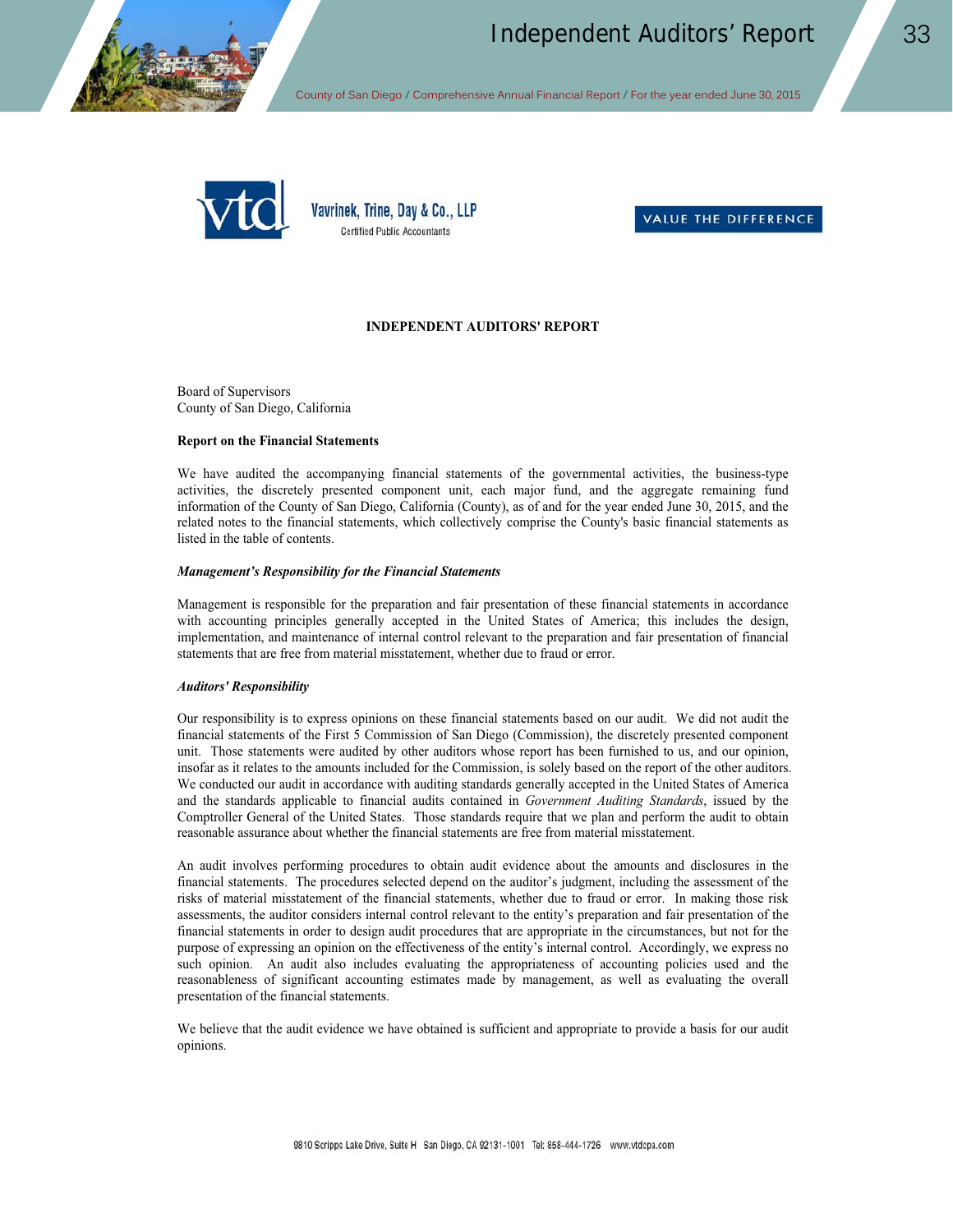County of San Diego **/** Comprehensive Annual Financial Report **/** For the year ended June 30, 2015



#### *Opinions*

In our opinion, based on our audit and the report of other auditors, the financial statements referred to above present fairly, in all material respects, the respective financial position of the governmental activities, the business-type activities, the discretely presented component unit, each major fund, and the aggregate remaining fund information of the County as of June 30, 2015, and the respective changes in financial position, and, where applicable, cash flows thereof for the year then ended in accordance with accounting principles generally accepted in the United States of America.

#### *Emphasis of Matter*

As described in Notes 1, 28, and 30 to the financial statements, the County adopted Governmental Accounting Standards Board (GASB) Statement No. 68 - *Financial Reporting for Pensions - an amendment of GASB Statement No. 27*, and GASB Statement No. 71, *Pension Transition for Contributions Made Subsequent to the Measurement Date - an amendment of GASB Statement No. 68*, effective July 1, 2014. Our opinion is not modified with respect to this matter.

#### *Other Matters*

#### *Required Supplementary Information*

Accounting principles generally accepted in the United States of America require that the management's discussion and analysis on pages 36 through 57, the schedule of revenues, expenditures, and changes in fund balance - budget to actual for the General Fund, Public Safety Fund, and Tobacco Endowment Fund on pages 138 through 142, the schedules of the County's proportionate share of net pension liability and contributions on page 143, and related notes on 144, be presented to supplement the basic financial statements. Such information, although not a part of the basic financial statements, is required by the Governmental Accounting Standards Board, who considers it to be an essential part of financial reporting for placing the basic financial statements in an appropriate operational, economic, or historical context. We have applied certain limited procedures to the required supplementary information in accordance with auditing standards generally accepted in the United States of America, which consisted of inquiries of management about the methods of preparing the information and comparing the information for consistency with management's responses to our inquiries, the basic financial statements, and other knowledge we obtained during our audit of the basic financial statements. We do not express an opinion or provide any assurance on the information because the limited procedures do not provide us with sufficient evidence to express an opinion or provide any assurance.

#### *Other Information*

Our audit was conducted for the purpose of forming opinions on the financial statements that collectively comprise the County's basic financial statements. The introductory section, combining and individual non-major fund information and other supplementary information, and the statistical section are presented for purposes of additional analysis and are not a required part of the basic financial statements.

The combining and individual non-major fund financial statements and other supplementary information is the responsibility of management and were derived from and relate directly to the underlying accounting and other records used to prepare the basic financial statements. Such information has been subjected to the auditing procedures applied in the audit of the basic financial statements and certain additional procedures, including comparing and reconciling such information directly to the underlying accounting and other records used to prepare the basic financial statements or to the basic financial statements themselves, and other additional procedures in accordance with auditing standards generally accepted in the United States of America. In our opinion, the combining and individual non-major fund information and other supplementary information is fairly stated in all material respects in relation to the basic financial statements as a whole.

The introductory and statistical sections have not been subjected to the auditing procedures applied in the audit of the basic financial statements and, accordingly, we do not express an opinion or provide any assurance on them.